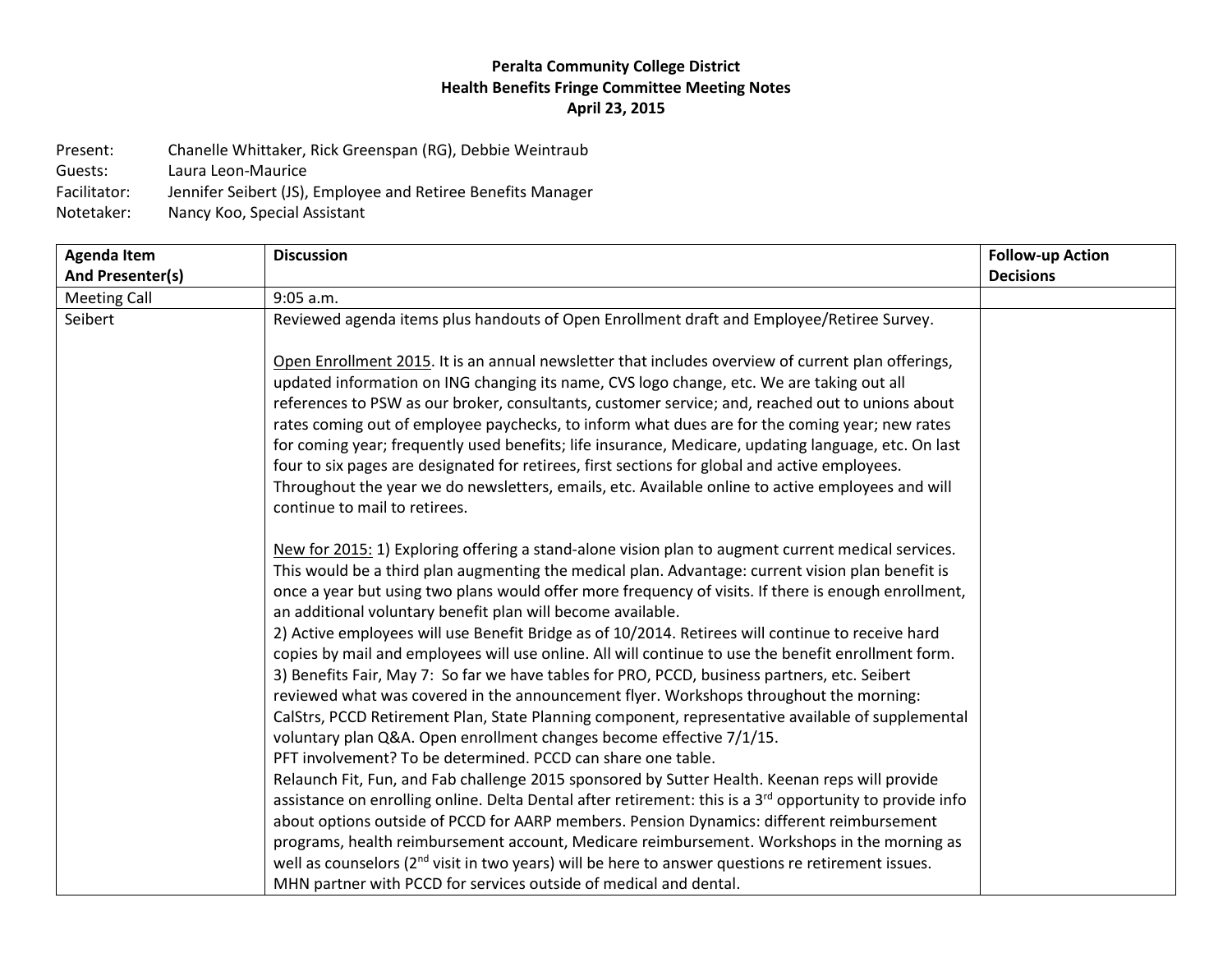|           | <b>Employee/Retiree Interest 2015 Survey Results: hardcopy to retirees, soft copy online to active</b>      |                          |
|-----------|-------------------------------------------------------------------------------------------------------------|--------------------------|
|           | employees. Purpose of survey: their interest and how we structure our services.                             |                          |
| Weintraub | Is there another survey on how much retirees are using the services and how things are working?             |                          |
| Seibert   | No, but referred to the results of the survey to answer Weintraub. On page 8 there is an                    |                          |
|           | overwhelming "YES" on being pleased with the services.                                                      |                          |
|           | There is strong support on community building through events, i.e. walking club, picnics.                   |                          |
|           | Year by year same questions asked about use of electronic communication is positive.                        |                          |
|           | On page 9 employees are willing to pay for additional services if it is reasonable.                         |                          |
|           | On page 11 increasing use of electronic technology but retirees will continue to receive copies by<br>mail. |                          |
|           | Issues in Self-Funding-Summary Plan Description (SPD) Distribution: Active employees, last week of          |                          |
|           | April 2015; retirees 2004-2012, beginning of May 2015; retirees pre 2004, beginning of May 2015.            |                          |
|           | Three separate documents will be mailed with cover letter from the East Coast.                              |                          |
| Weintraub | The mailings are the ones that PRO looked at for any discrepancies, etc. prior to mailing?                  |                          |
| Seibert   | The three has looked at it and the changes were immunizations and Affordable Care Act. PFT signed           |                          |
|           | off on it. Made changes as updates came.                                                                    |                          |
|           | Self-funding means it is administered by Coresource who pays claims to Blue Cross providers,                |                          |
|           | Spectara providers and Caremark providers. The issue: affordable health care update, lifetime               |                          |
|           | maximums.                                                                                                   |                          |
|           | Lifetime maximums: \$2 million. Send out balance statements requested. PRO statements were sent             |                          |
|           | on self-funding through Coresource. Issue was plan maximums became obsolete in 2004 through                 |                          |
|           | the renewals of 7/1/04 for PCCD. In March 2015, First annual Lifetime Maximum balance statement             |                          |
|           | was mailed to all current and former employees, retirees and eligible dependents. Also mailed to            |                          |
|           | post 2004 active and retired employees in error. On April 2015 a statement of correction issued by          |                          |
|           | Coresource during the week of April 17 re lifetime maximum limit lifted from CBS's in 2004. More            |                          |
|           | info about lifetime limits are on websites.                                                                 |                          |
|           |                                                                                                             |                          |
| Greenspan | Any retirees bumping against the maximum?                                                                   | Inform retirees of this  |
| Seibert   | Once maximum is met, can switch to Kaiser.                                                                  | benefit.                 |
| Greenspan | Next year, suggestion to Inform retirees by letter to include a generic statement regarding balance         |                          |
|           | and maximum. Work it out with PRO that explains a generic response.                                         |                          |
| Weintraub | Agrees to work out something to inform retirees that they can enroll in Kaiser when reaching                | A generic statement will |
|           | maximum.                                                                                                    | be included in the next  |
|           | Retirees not on Medicare, close to reaching their maximum, send out information to retirees.                | newsletter.              |
|           | Question about pharmaceuticals being included in the \$2 million maximum.                                   | Check if pharmacy is     |
|           |                                                                                                             | included for 2004        |
|           |                                                                                                             | employees.               |
| Seibert   | Government links to address lifetime limits are available. HHS=Health and Human Services                    |                          |
|           |                                                                                                             |                          |